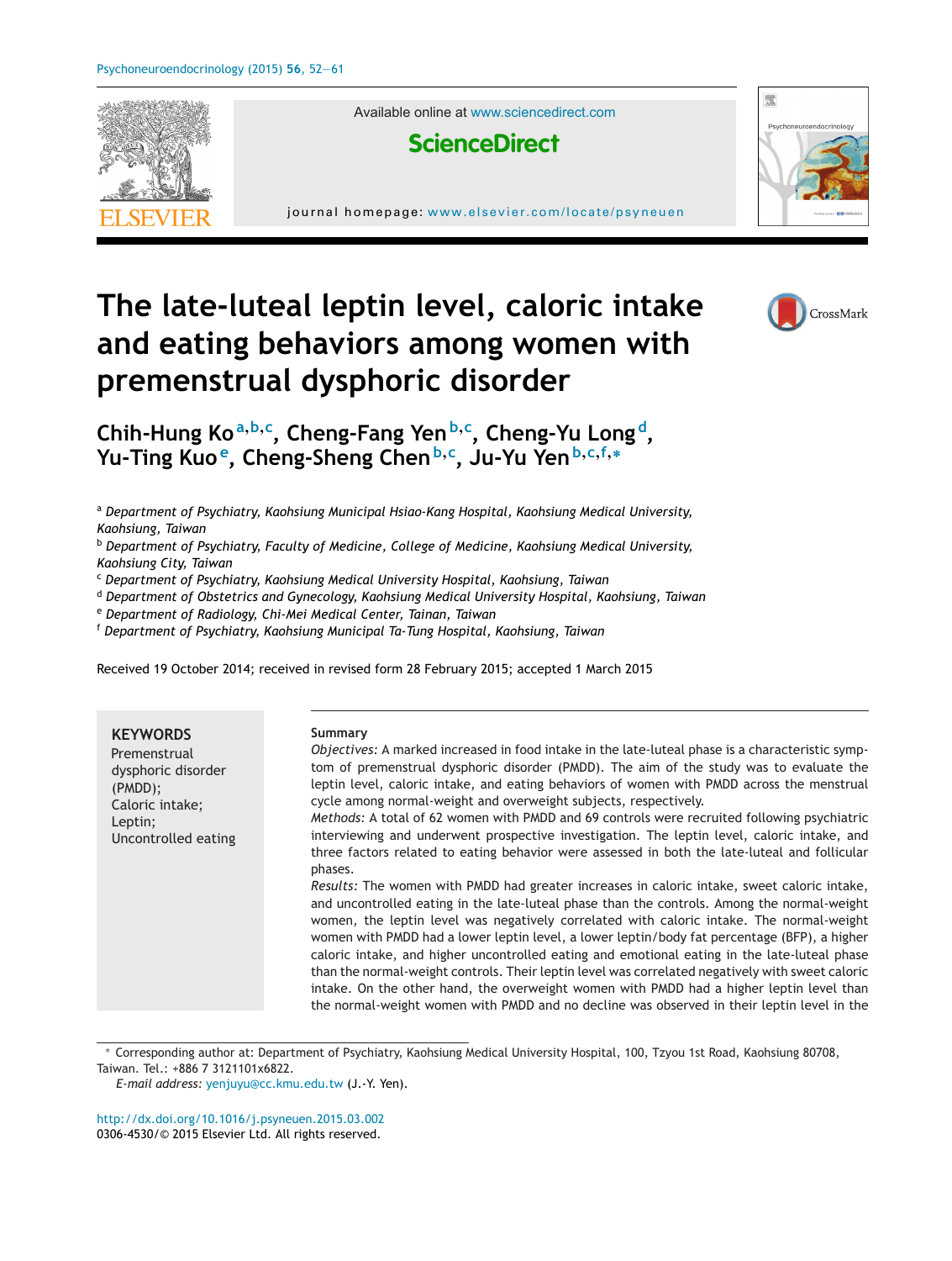late-luteal phase. There were no differences in the leptin level between the overweight women with PMDD and the overweight controls. They also had a higher sweet caloric intake and higher uncontrolled eating and emotional eating than the overweight controls.

*Conclusions:* A decline in the leptin level is associated with late-luteal overeating among normalweight women with PMDD. Hyperleptinemia and a high sweet caloric intake of overweight women with PMDD should be monitored and addressed in order to attenuate the risk of leptin resistance. The detailed roles of leptin and other psycho-neuro-endocrinology factors in the mechanism of overeating among women with PMDD should be evaluated in future study. © 2015 Elsevier Ltd. All rights reserved.

### **1. Introduction**

Premenstrual dysphoric disorder (PMDD) was included as an official diagnostic criteria in the DSM 5 in 2012 ([American](#page--1-0) [Psychiatric](#page--1-0) [Association,](#page--1-0) [2012\)](#page--1-0) based on adequate evidence ([Epperson](#page--1-0) et [al.,](#page--1-0) [2012\).](#page--1-0) It is defined as having predictable, cyclic, and functional-impairing psychological and somatic symptoms, such as depression, irritability, lethargy or hypersomnia. These symptoms are aggravated in the late-luteal phase of the menstrual cycle and resolved by menstruation ([Rapkin](#page--1-0) [and](#page--1-0) [Winer,](#page--1-0) [2009\).](#page--1-0) Marked changes in appetite and overeating are typical concomitant PMDD symptoms ([American](#page--1-0) [Psychiatric](#page--1-0) [Association,](#page--1-0) [2012\)](#page--1-0) and are affected by the menstrual cycle among women with PMDD [\(Yen](#page--1-0) et [al.,](#page--1-0) [2010\).](#page--1-0) Evaluation of hormones that fluctuate during the menstrual cycle and affect eating behavior, such as leptin, may provide insight into the mechanism of overeating symptoms among women with PMDD.

#### **1.1. The caloric intake of women with PMDD**

Food intake is reduced in the periovulatory phase and increased during the luteal phase among women ([Buffenstein](#page--1-0) et [al.,](#page--1-0) [1995;](#page--1-0) [Dye](#page--1-0) [and](#page--1-0) [Blundell,](#page--1-0) [1997;](#page--1-0) [Van](#page--1-0) [Vugt,](#page--1-0) [2010\),](#page--1-0) particularly among those with PMDD [\(Evans](#page--1-0) et [al.,](#page--1-0) [1999;](#page--1-0) [McNeil](#page--1-0) [and](#page--1-0) [Doucet,](#page--1-0) [2012\).](#page--1-0) Women with PMDD have been reported to eat more calories in the late-luteal phase than in the follicular phase as compared with control women ([Reed](#page--1-0) et [al.,](#page--1-0) [2008\).](#page--1-0) Further, sweet food craving is exacer-bated in the late-luteal phase among women with PMDD ([Yen](#page--1-0) et [al.,](#page--1-0) [2010\).](#page--1-0) These results indicated that women with PMDD increase their food intake in the late-luteal phase. However, whether women with PMDD have an increased caloric intake and an increased sweet caloric intake in the lateluteal phase as compared with healthy women has not been empirically evaluated throughout the menstrual cycle. Additionally, the underlying factors contributing to the changes in caloric intake among women with PMDD are not wellunderstood [\(McNeil](#page--1-0) [and](#page--1-0) [Doucet,](#page--1-0) [2012\).](#page--1-0)

#### **1.2. The role of leptin in the appetite of women with PMDD**

Leptin, a hormone secreted by adipocytes, acts on the hypothalamus to regulate appetite and neuroendocrine function ([Cohen,](#page--1-0) [2006\).](#page--1-0) Leptin has a role in ovulation through its stimulation of the pituitary to secrete luteinizing hormone (LH) [\(Fenichel](#page--1-0) et [al.,](#page--1-0) [2008\).](#page--1-0) The administration of recombinant leptin has been shown to restore menses and fertility in women with hypothalamic or leptin deficiency amenorrhea ([Chou](#page--1-0) et [al.,](#page--1-0) [2011;](#page--1-0) [von](#page--1-0) [Schnurbein](#page--1-0) et [al.,](#page--1-0) [2012\).](#page--1-0) Recent studies have demonstrated that the leptin level is increased over the menstrual cycle, with a mid-cycle peak concurrent with the LH surge [\(Ahrens](#page--1-0) et [al.,](#page--1-0) [2014\).](#page--1-0) These studies all indicated that leptin is related to not only eating behavior, but also to the menstrual cycle ([Goumenou](#page--1-0) et [al.,](#page--1-0) [2003\).](#page--1-0) One study revealed a significant decline in leptin among women with PMDD in comparison with controls ([Akturk](#page--1-0) et [al.,](#page--1-0) [2013\).](#page--1-0) As leptin plays key roles in the menstrual cycle and appetite and has been found to be altered among women with PMDD, further study is necessary to evaluate the alterations in the leptin level and their effects on the caloric intake of women with PMDD ([Akturk](#page--1-0) et [al.,](#page--1-0) [2013\).](#page--1-0)

Further, leptin is transported across the blood-brainbarrier by a saturable transporter system and exerts its anorectic effect via the hypothalamic arcuate nucleus. It results in a reduced food intake and an increased energy expenditure ([Suzuki](#page--1-0) et [al.,](#page--1-0) [2012\).](#page--1-0) However, obese individuals often have high leptin levels, which result in a failure to respond to exogenous leptin [\(Suzuki](#page--1-0) et [al.,](#page--1-0) [2012\).](#page--1-0) Obesity has been reported to be associated with PMDD ([Masho](#page--1-0) et [al.,](#page--1-0) [2005\).](#page--1-0) The moderating effect of being overweight should be considered when evaluating the association between leptin and caloric intake. Further, there exist complex associations between the menstrual cycle, leptin level, eating behavior, obesity, and PMDD [\(McNeil](#page--1-0) [and](#page--1-0) [Doucet,](#page--1-0) [2012\),](#page--1-0) and evaluation of these factors across the menstrual cycle with analysis separately in overweight and normal-weight women may provide insight into the effect of leptin on the late-luteal caloric intake among women with PMDD.

#### **1.3. The role of PMDD symptoms and associated factors in caloric intake in the late-luteal phase**

Aside from hormone levels, mood, stress, and rewarding characteristics contribute to overeating behavior [\(Jauch-](#page--1-0)Chara [and](#page--1-0) [Oltmanns,](#page--1-0) [2014\).](#page--1-0) Depression and irritability are the cardinal symptoms of PMDD [\(Ko](#page--1-0) et [al.,](#page--1-0) [2013;](#page--1-0) [Yen](#page--1-0) et al., [2011\).](#page--1-0) Emotional eating is an eating behavior motivated by multiple negative emotions [\(Chesler,](#page--1-0) [2012\)](#page--1-0) and moderate stress-induced food intake in females [\(van](#page--1-0) [Strien](#page--1-0) et [al.,](#page--1-0) [2014\).](#page--1-0) Further, women with PMDD have a higher impulsivity ([Yen](#page--1-0) et [al.,](#page--1-0) [2011\).](#page--1-0) Impulsivity is associated with uncontrolled eating ([Leitch](#page--1-0) et [al.,](#page--1-0) [2013\),](#page--1-0) a tendency to eat more than usual due to a loss of control over intake [\(Karlsson](#page--1-0) et [al.,](#page--1-0)